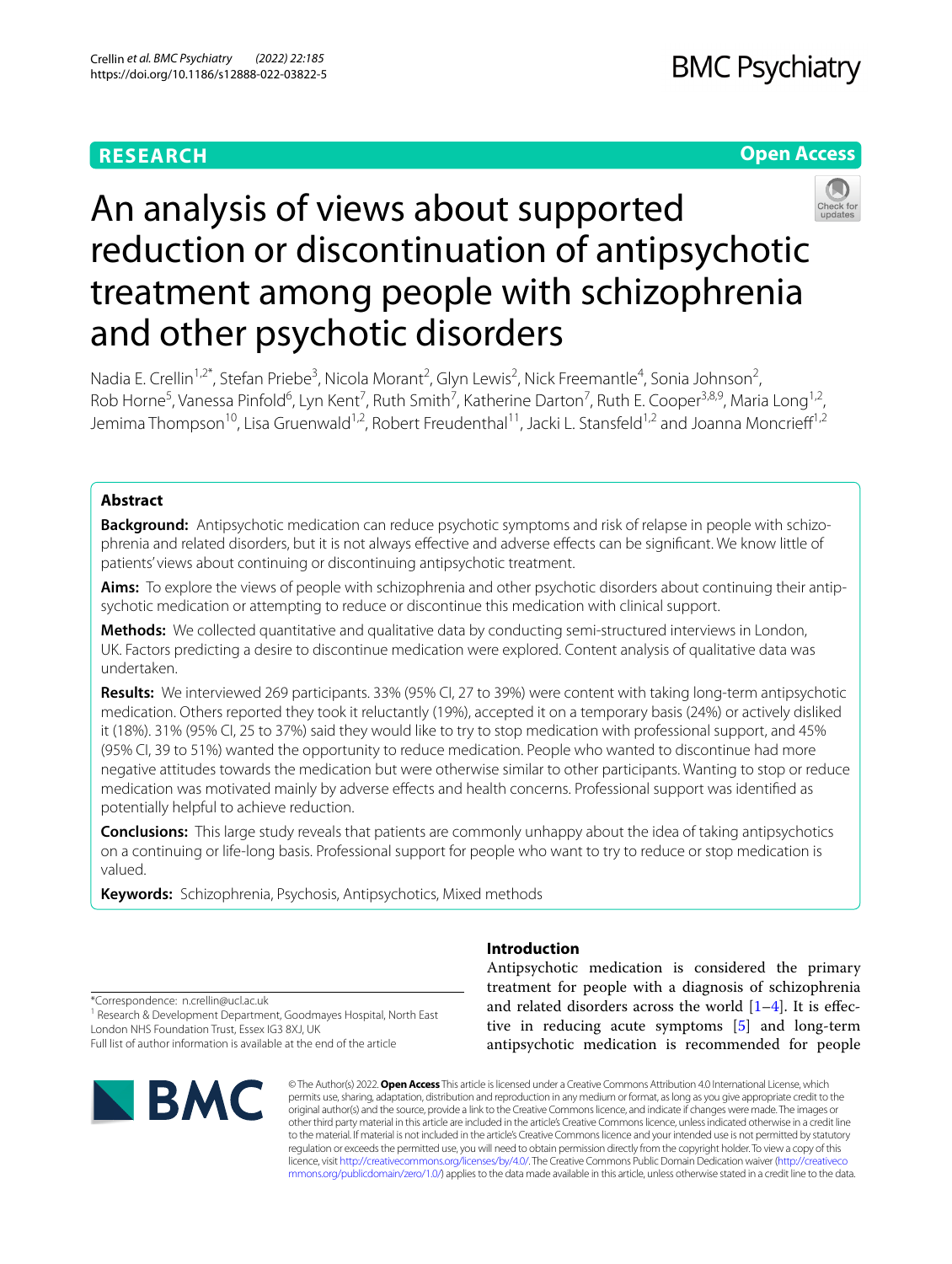with recurrent episodes on the basis of evidence that continuous antipsychotic treatment reduces the risk of relapse compared to discontinuation  $[6, 7]$  $[6, 7]$  $[6, 7]$  $[6, 7]$  $[6, 7]$ . However, the adverse efects of these drugs are often serious and disabling, including diabetes, tardive dyskinesia, heart disease, sedation, emotional blunting, akathisia and sexual dysfunction  $[8-13]$  $[8-13]$ . In addition, the beneficial effects of long-term treatment may have been over-estimated given that most previous studies have compared maintenance antipsychotic treatment to abrupt discontinuation without controlling for the impact of withdrawal efects (which are more likely following abrupt discontinuation)  $[14–17]$  $[14–17]$  $[14–17]$  $[14–17]$ .

Studies of the long-term outcomes of naturalistic, nonrandomised cohorts give conficting results about the benefts of maintenance antipsychotic treatment, with some suggesting it improves outcomes [\[18](#page-9-3)] and some reporting that people who avoid long-term treatment do better [[19–](#page-9-4)[21](#page-9-5)]. Few randomised trials have followed people up for more than a few months, and evidence from such studies suggests that the impact of discontinuation lessens over time [\[6](#page-8-3)]. Two randomised trials report results of a long-term follow-up involving people with a frst episode of psychosis. One included people in stable remission (remission for 6 months) and found that gradual antipsychotic reduction had benefcial efects on social functioning in the long-term  $[22]$  $[22]$ . The other reported that a more abrupt process of discontinuation had detrimental effects [\[23\]](#page-9-7), with early psychotic relapse linked to poorer outcomes [[24](#page-9-8)]. However, a composite outcome and inclusion of some data from the end of the original trial may have infuenced results, and no difference was observed in symptom levels or functioning [[25\]](#page-9-9). Several authors have since discussed reasons for the uncertainty of current evidence on the implications of antipsychotic discontinuation, including a lack of understanding of patients' perspectives and limitations in study design  $[26]$  $[26]$ . There are no data from randomised trials of long-term outcomes following antipsychotic discontinuation among people with recurrent episodes.

The balance between the benefits and harms of longterm antipsychotic treatment requires careful consideration, therefore. Studies that describe people's experiences of taking antipsychotics, highlight both positive and negative aspects of using medication, and also reveal the complexity of weighing up the pros and cons of drug treatment when making decisions about medication use [[11,](#page-9-11) [13](#page-9-0), [27\]](#page-9-12). Some patients report a lack of involvement in decisions about their treatment and, specifcally that requests to reduce or discontinue medication are often not supported  $[28, 29]$  $[28, 29]$  $[28, 29]$  $[28, 29]$  $[28, 29]$ . These factors may be related to the low adherence rates amongst patients with schizophrenia [[30](#page-9-15), [31\]](#page-9-16), which are linked to increased risk of relapse and rehospitalisation  $[32]$  $[32]$ . These consequences may result from people stopping medication abruptly without clinical supervision, which may increase withdrawal-related adverse efects including 'supersensitivity' psychosis and withdrawal-induced relapse [[33,](#page-9-18) [34](#page-9-19)]. Despite this, there has been little research that focuses on people's views about stopping medication. We aimed to explore the views of people with diagnoses of schizophrenia and other psychotic disorders towards taking antipsychotics on a long-term basis, and attitudes towards reducing or stopping these drugs with clinical support. We also aimed to explore the characteristics of people who want to discontinue antipsychotic medication compared to those who do not.

## **Methods**

## **Study design**

We conducted face-to-face interviews with people with a diagnosis of schizophrenia spectrum condition using a combination of structured and open-ended questions. The study was also designed to elicit people's views on taking part in an ongoing randomised trial of supported antipsychotic reduction [\[35\]](#page-9-20).

## **Ethics statement**

Ethical approval was provided by the East of Scotland Research Ethics Service (Research Ethics Committee reference: 15/ES/0163).

#### **Participants**

Inclusion criteria consisted of: 1) a clinical diagnosis of schizophrenia, schizoafective disorder, delusional disorder or other psychotic disorder (excluding bipolar disorder and psychotic depression) as recorded in participants medical notes; 2) a history of either more than one episode of psychosis or schizophrenia, or a single episode that lasted more than a year, 3) taking antipsychotics; 4) being stable for a period of at least 3 months (e.g. not requiring acute care by the crisis team or inpatient unit). Exclusion criteria consisted of; 1) lack of capacity to consent to the research; 2) being legally compelled to take antipsychotic medication; 3) the potential to present a serious risk of harm to self or others in the view of a treating clinician; 4) inability to speak or comprehend spoken English such that an interpreter is required.

## **Setting**

Participants were recruited from community mental health services and primary care practices across areas of London between April 2016 and August 2017.

In both settings, clinical staff were asked to identify patients meeting eligibility criteria, as far as these could be assessed using clinical records and clinician's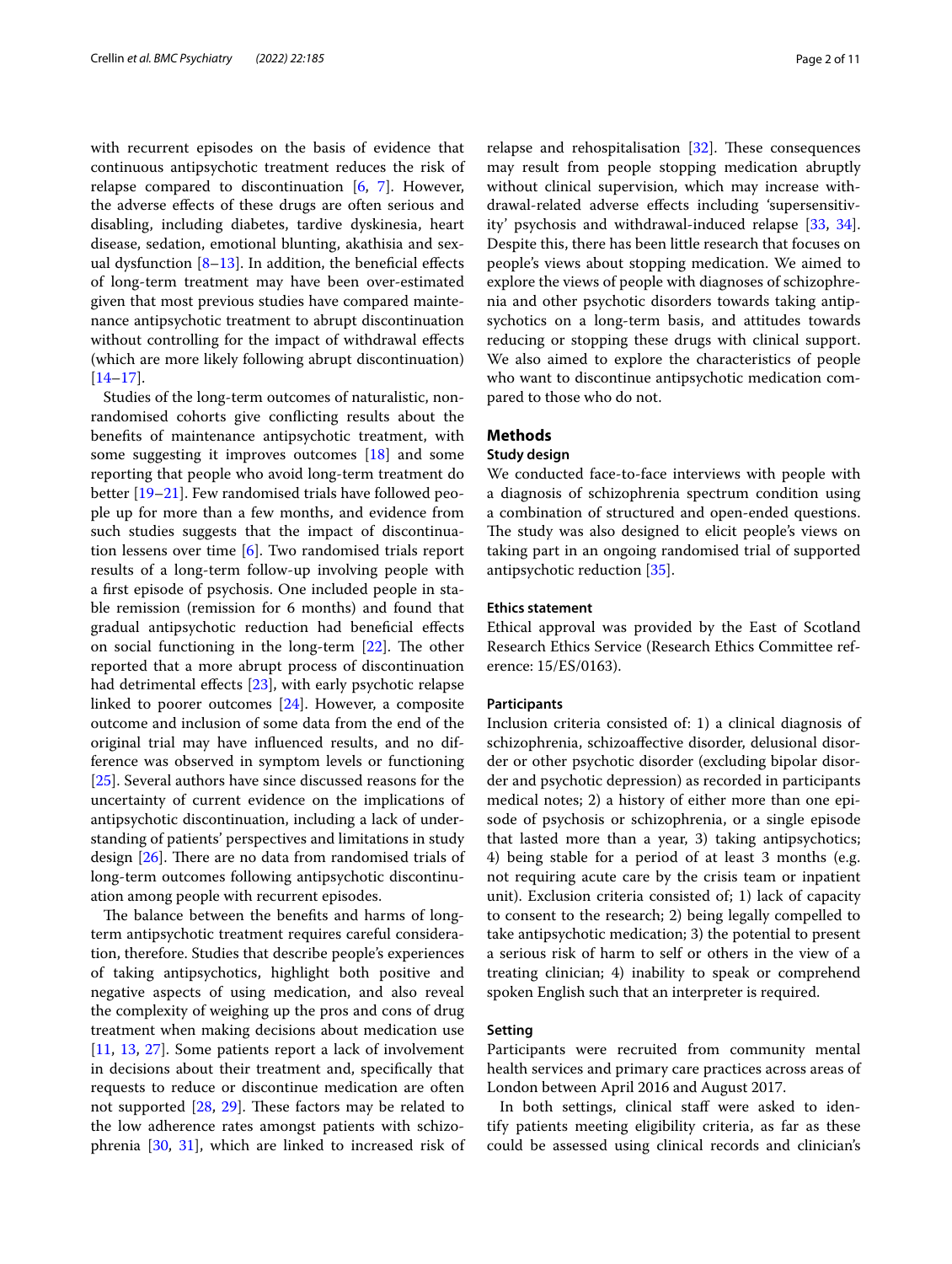knowledge. Clinical staff then contacted the patients identified either in person or by letter. They explained the study and asked patients if they were willing to be contacted by the research team to receive further information. A researcher then contacted willing participants to arrange a face-to-face interview at a convenient location.

## **Data collection**

Written informed consent was obtained from all participants prior to conducting the interview. Participants were reimbursed for their time and travel expenses. Trained researchers administered a pre-designed interview schedule, including open and closed questions. The interviews were typically between 30 and 60min in duration. Participants were given the opportunity to respond to an open question frst and then presented with a series of fxed-format, mutually exclusive options and asked to decide (in discussion with the researcher if necessary) which one best captured their views (see Additional file [1](#page-8-6) for details of questions).

The schedule was developed based on previous literature and in collaboration with a panel of service users and carers. Participants were also asked to complete the Drug Attitude Inventory (DAI) [\[36\]](#page-9-21). The DAI is a 10-item inventory that assesses attitudes towards taking medication for mental health problems and is scored between plus 10 (positive attitude) and−10 (negative attitude). Parts of the interview including the open questions were audio-recorded with the participant's consent, and if consent was not given to audio-record, written notes were made.

### **Analysis**

We conducted quantitative analyses using Statistical Package for Social Sciences (SPSS, Version 25.0) [\[37\]](#page-9-22). A pre-planned analysis was conducted to explore factors associated with wanting to stop antipsychotic medication versus not wanting to, or feeling ambivalent. The following plausible explanatory variables were selected and explored using univariate analyses: age, gender, marital status, ethnicity, employment, duration of treatment, antipsychotic dose and form of antipsychotic (depot versus oral). A confrmatory logistic regression analysis was performed.

Qualitative data from open questions were analysed using content analysis in order to identify data that would help clarify responses to quantitative questions, particularly the reasons people gave for their responses. Content analysis is a broad technique that aims to provide 'a systematic and objective means to make valid inferences from verbal, visual, or written data in order to describe and quantify specifc phenomena' [\[38](#page-9-23)]. We used the 'directed approach' as set out by Hsieh and Shannon [[39](#page-9-24)] in which knowledge from previous research was used to guide the initial formulation of categories. Data from audio-recordings and written notes were entered into NVivo software (version 11) to facilitate analysis. Initially, seven members of the research team listened to fve randomly selected interview recordings to develop an initial set of categories. These were reviewed by the research team, refned, and then a further fve interviews were analysed using these refned categories. Categories were subsequently reviewed again and collapsed, divided or further refned in order to produce a set of categories that were conceptually clear, distinct from each other, and were named appropriately to reflect content. These finalized categories were used to analyze the complete data set. Analysis was reviewed for accuracy by two researchers (NC and JT), and the research team met regularly during this process to review uncertainties about how to categorise data, which were resolved by discussion and consensus.

## **Results**

## **Sample characteristics**

People were screened for the study from a total of 29 clinical teams across four mental health organisations. Participants were also recruited from 18 primary care practices. A total of 269 patients consented to take part. Characteristics of the sample are reported in Table [1](#page-3-0). The mean age of the sample was 46 years  $(SD=11.50)$ , 65% (175/269) were male and 52% (137/266) identifed as white British or other white background. Most participants were single (67%; 176/264), living alone (66%; 174/262) and unemployed (70%; 187/266).

Nearly all participants had a diagnosis of either schizophrenia (70%; 188/267) or schizoafective disorder (18%; 47/267). Most were recruited through secondary mental health services (85%; 228/269), mainly from community mental health teams. Fifteen per cent were recruited through primary care services. The majority of participants had long term involvement with services, with 36% (95/267) of participants reporting being in contact with mental health services for more than 20years.

The mean length of time taking antipsychotic medications was 16.5 years (SD=10.31). Most patients (84%; 222/264) were taking only one antipsychotic medication at the time of the interview. In total, 69% (183/265) were taking a second generation antipsychotic (including clozapine), and 50% (133/264) were prescribed a long-acting antipsychotic depot injection.

## **Views of continuing, discontinuing or reducing antipsychotic medication**

Answers to closed questions revealed that one third (87/265; 33%; 95% CI, 27 to 39) were content to take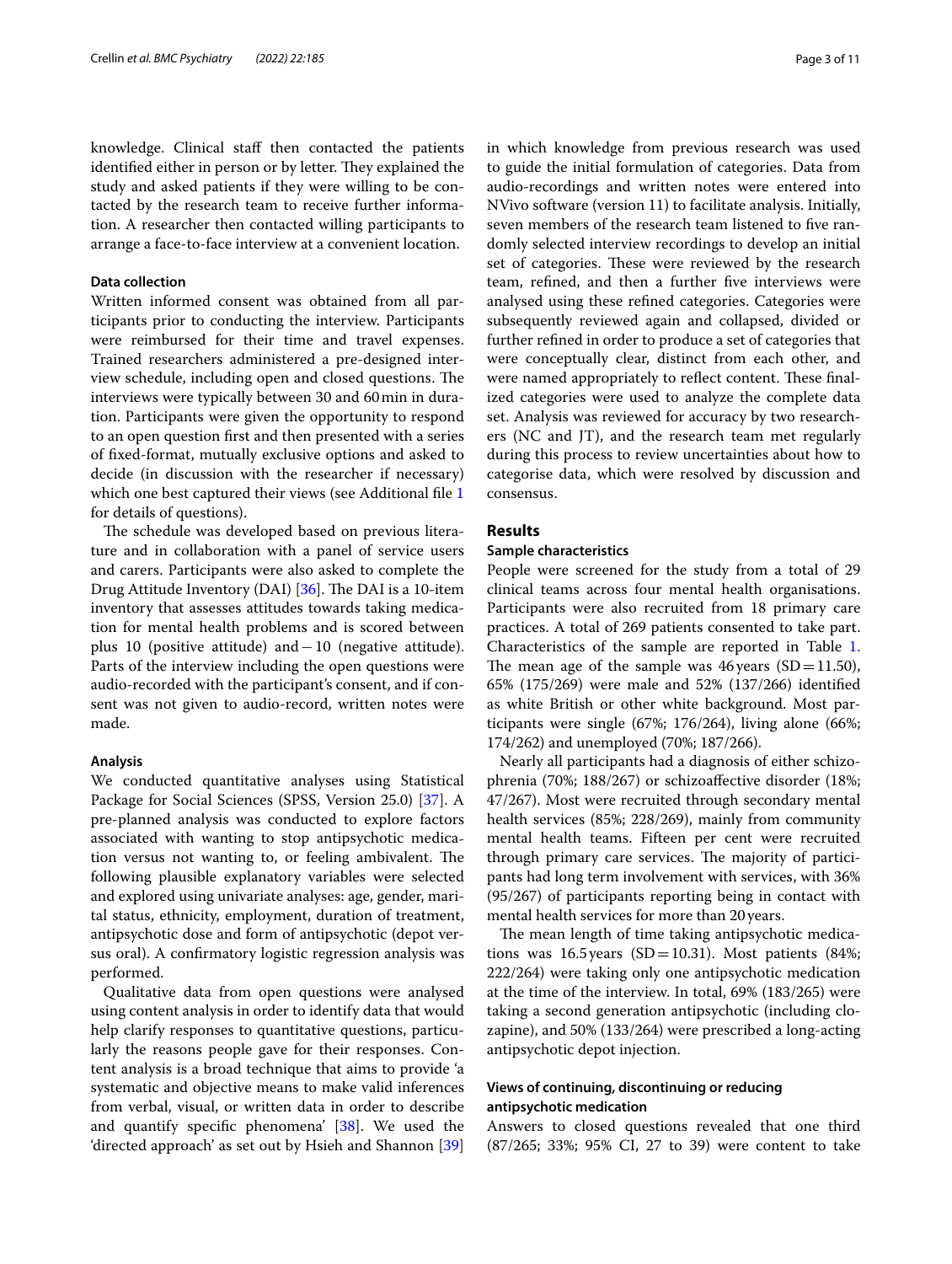#### <span id="page-3-0"></span>**Table 1** Participant characteristics

| <b>Characteristics</b>                                             | <b>Total</b><br>$N = 269$ (%) |
|--------------------------------------------------------------------|-------------------------------|
| Gender N (%)                                                       |                               |
| Male                                                               | 175 (65%)                     |
| Female                                                             | 94 (35%)                      |
| Age in years M (SD) Range                                          | 46.2 (11.50) 21-76            |
| Diagnosis <sup>a</sup> N (%)                                       |                               |
| Schizophrenia                                                      | 188 (70.4%)                   |
| Schizoaffective Disorder                                           | 47 (17.6%)                    |
| Delusional Disorder                                                | $6(2.2\%)$                    |
| Drug-induced psychosis                                             | $1(0.4\%)$                    |
| Psychosis/psychotic episodes                                       | 17 (6.4%)                     |
| Bipolar disorder                                                   | $5(1.9\%)$                    |
| Other                                                              | $3(1.1\%)$                    |
| Time in contact with Mental Health Services N (%)                  |                               |
| <1 year                                                            | 2(0.7%)                       |
| $1-3$ years                                                        | 14 (5.2%)                     |
| 4-10 years                                                         | 67 (25.1%)                    |
| $11-15$ years                                                      | 45 (16.9%)                    |
| 16-20 years                                                        | 44 (16.5%)                    |
| >20 years                                                          | 95 (35.6%)                    |
| Type of antipsychotic medication N (%)                             |                               |
| First generation only                                              | 82 (30.9%)                    |
| Second generation only (excluding clozapine)                       | 128 (48.3%)                   |
| Clozapine only                                                     | 34 (12.8%)                    |
| First and second generation (excluding clozapine)                  | 14 (5.3%)                     |
| Clozapine plus other antipsychotic                                 | 7(2.6%)                       |
| Services recruited through N (%)                                   |                               |
| Primary Care                                                       | 41 (15%)                      |
| Secondary Care                                                     | 228 (85%)                     |
| Time taking antipsychotic medication M yrs (SD) Range              | 16.5 (10.3) 1-49              |
| Antipsychotic dose (chlorpromazine equivalent) M (SD) Range        | 353.1 mg (269.4)              |
|                                                                    | 25-1333 mg                    |
| Number of antipsychotic medications taken N (%)<br>1 antipsychotic | 222 (84.1%)                   |
| 2 or more antipsychotics                                           | 42 (15.9%)                    |
| Form of medication N (%)                                           |                               |
|                                                                    |                               |
| Oral only<br>Depot only                                            | 131 (49.6%)                   |
| Both oral and depot                                                | 111 (42.0%)<br>22 (8.3%)      |
| Drug attitude inventory M (SD) Range                               | $2.6(5.1) - 8 - 10$           |
| Relationship status N (%)                                          |                               |
| Single                                                             |                               |
|                                                                    | 176 (66.7%)                   |
| Married/civil partnership/In a long-term relationship              | 53 (20.1%)                    |
| Separated / Divorced / Widow/widower<br>Other                      | 30 (11.4%)                    |
|                                                                    | 5 (1.9%)                      |
| Ethnicity N (%)                                                    |                               |
| White British/Irish/Other white background                         | 137 (51.5%)                   |
| Black or black British                                             | 69 (25.9%)                    |
| Mixed                                                              | 15 (5.6%)                     |
| Asian or Asian British                                             | 36 (13.5%)                    |
| Other                                                              | $9(3.4\%)$                    |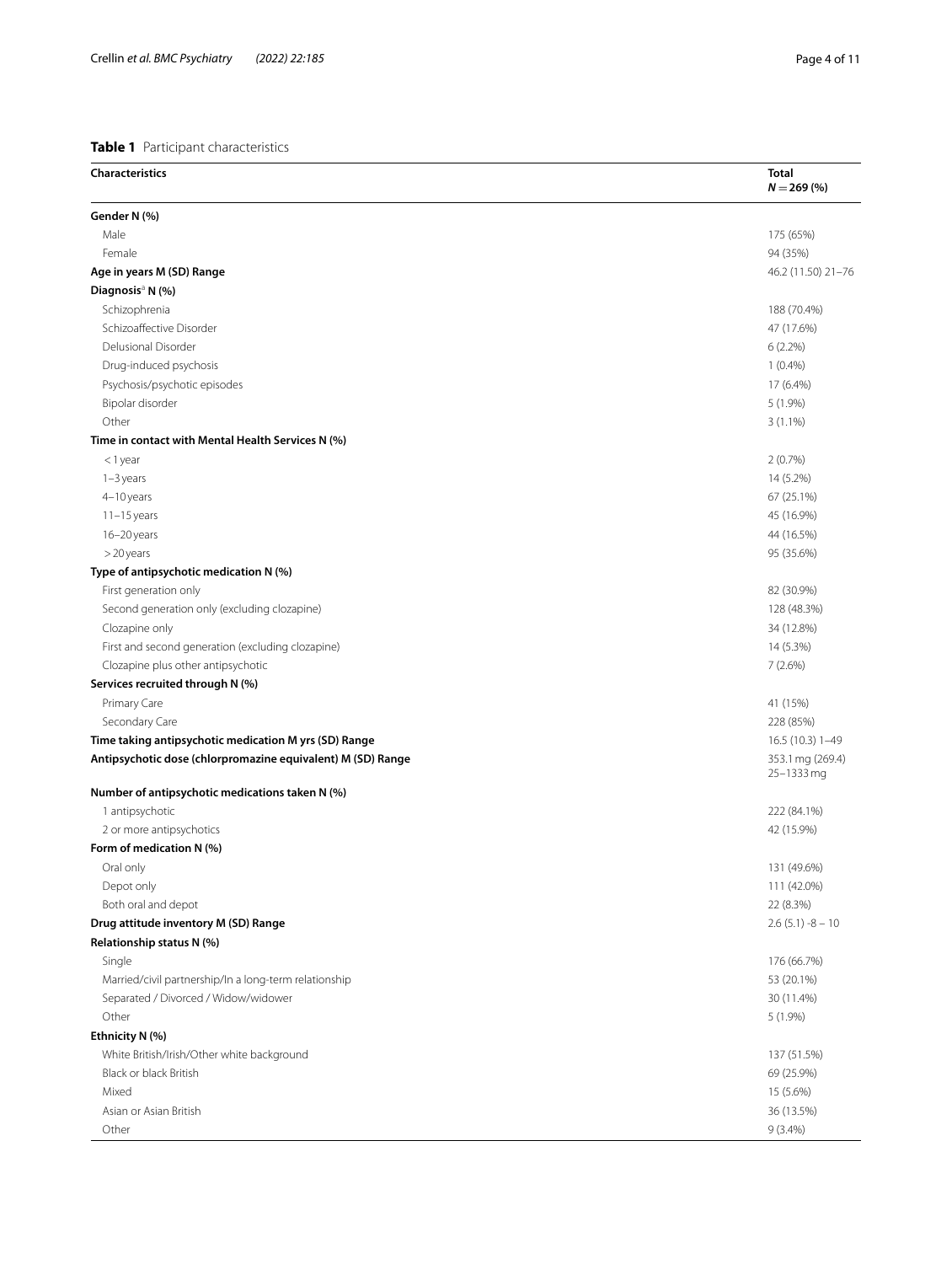#### **Table 1** (continued)

| <b>Characteristics</b>                               | <b>Total</b><br>$N = 269(%)$ |
|------------------------------------------------------|------------------------------|
|                                                      |                              |
| Employment status N (%)                              |                              |
| Employed                                             | 27 (10.2%)                   |
| Unemployed                                           | 187 (70.3%)                  |
| Student                                              | 12 (4.5%)                    |
| Retired                                              | 24 (9.0%)                    |
| Voluntary work                                       | 16 (6.0%)                    |
| Living situation N (%)                               |                              |
| Living alone                                         | 174 (66.4%)                  |
| Living with husband/wife/partner                     | 39 (14.9%)                   |
| Living with parents                                  | 20 (7.6%)                    |
| Living with other relatives/friends/supported living |                              |

<sup>a</sup> diagnoses are listed according to those given by participants, which may not have agreed with diagnoses established during screening. Therefore some people are included who described their condition as 'bipolar disorder' even though this was not an inclusion diagnosis

antipsychotic medication on a long-term basis. A further 19 % (51/265; 95% CI, 15 to 25) accepted it reluctantly. Eighteen percent (47/265; 95% CI, 13 to 23) of participants reported that they were not satisfed taking antipsychotic medication long-term and another 24% (64/265; 95% CI, 19 to 30) accepted taking it for the present but not necessarily forever.

When asked their views about the possibility of discontinuing antipsychotic medication with professional support and supervision, almost a third of patients (82/266; 31%, 95% CI, 25 to 37) reported that they would defnitely like to do this, with a further 21% (55/266; 95% CI, 16 to 26) reporting that they had some concerns but would be willing to try. Twenty-one percent (57/266; 95% CI, 17 to 27) wanted to try to discontinue medication in the future, but not at the present moment. Twenty-fve percent (66/266; 95% CI, 20 to 31) of patients reported that they did not want to stop their antipsychotic medication.

When asked how they would feel about the possibility of reducing antipsychotic medication with professional support, almost half the participants (118/262; 45%; 95% CI, 39 to 51) reported that they would defnitely like to reduce their medication and 13% (35/262; 95% CI, 10 to 18) reported that they would be willing to try to reduce. Fourteen per cent (36/262; 95% CI, 10 to 19) wanted to reduce medication in the future but not at present. Twenty one per cent (59/262; 95% CI, 18 to 28) reported that they would not want to reduce their antipsychotic medication now or in the future.

Table [2](#page-5-0) shows the analysis of potential predictors of wanting to discontinue antipsychotic medication. Only DAI score showed a statistically significant association (t(237)=−8.30; *p*<0.001), with people with more negative attitudes towards taking medication being more likely to want to discontinue. Notably, no demographic factors, illness or treatment characteristics were associated with wanting to discontinue medication and neither was coming from primary or secondary care services. Multivariable analysis (not shown) confrmed that DAI was the only statistically signifcant predictor of wanting to discontinue medication.

#### **Content analysis**

In total, interviews from 267 participants were analysed including 204 audio recordings and 63 written notes (no notes were made for two of the unrecorded interviews because they were stopped prematurely by the participant). A total of 132 participants provided reasons why they valued or accepted continuing antipsychotic medication (Table [3\)](#page-6-0). The most common reason was fear of relapse, with 70% of the 132 participants citing this. Other common reasons included the view that antipsychotic medication helps to maintain stability or produce a general improvement, that it reduces positive symptoms, particularly hallucinations, the sedative or calming efects of antipsychotics, and the reduction of other symptoms such as agitation and suicidal thoughts. A total of 24% of the 132 participants said that they took antipsychotics because doctors told them to take it.

A total of 121 participants provided data on reasons for wanting to reduce or discontinue antipsychotics. A total of 90 of the 121 participants (74%) cited concerns about the adverse efects of antipsychotic medication and/or its actual and potential impact on their physical health. The most commonly cited specific adverse effects included sedative efects, weight gain and neurological efects (such as shaking, twitching, stifness, etc). Impairment of general functioning, cognitive and emotional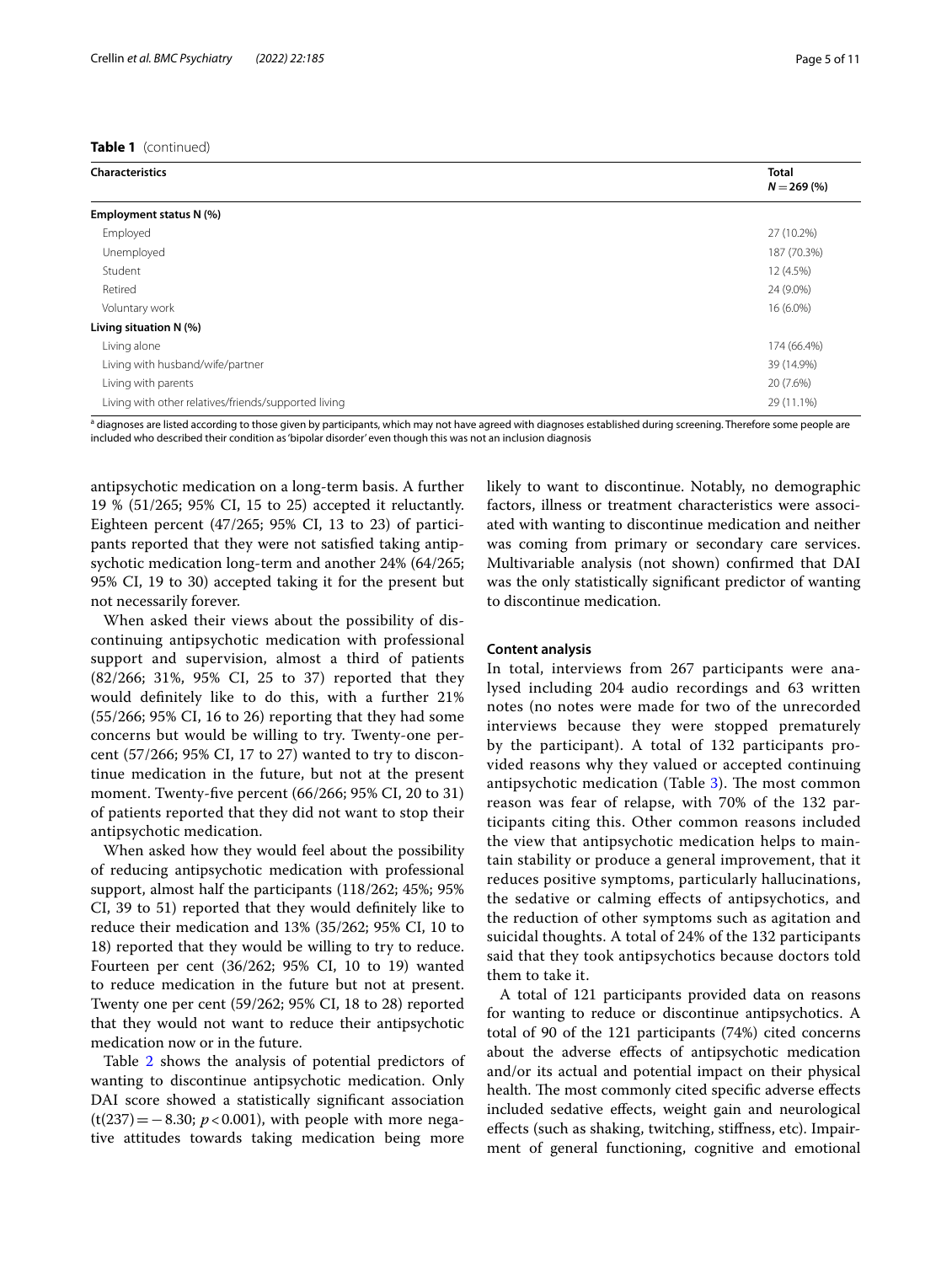| Potential predictor variable                              | % or Mean value (SD) in<br>people who want to stop<br>antipsychotics | % or Mean value (SD) in people<br>who do not want to stop<br>antipsychotics | Mean difference/Odds ratio<br>(95% CI) | P value of<br>difference* |
|-----------------------------------------------------------|----------------------------------------------------------------------|-----------------------------------------------------------------------------|----------------------------------------|---------------------------|
| Gender                                                    | 68.6% male<br>$(n=94)$                                               | 61.0% male<br>$(n=75)$                                                      | 1.40 (.839 - 2.33)                     |                           |
| Age                                                       | 45.90 (11.32)<br>$(n=135)$                                           | 46.57 (12.02)<br>$(n=122)$                                                  | $-0.67(-3.54-2.20)$                    | .646                      |
| Marital status                                            | 73.2% single/unmarried                                               | 63.7% single / unmarried                                                    | $1.55(.87 - 2.76)$                     | .173                      |
| Ethnicity                                                 | 50% white British or other                                           | 52.2% white British or other                                                | $0.92$ (.55-1.54)                      | .846                      |
| Employment                                                | 85.3% unemployed                                                     | 83.2% unemployed                                                            | $0.85(.40-1.82)$                       | .824                      |
| Time taking antipsychotics                                | 14.68 (9.57)<br>$(n=65)$                                             | 17.32 (10.57)<br>$(n=142)$                                                  | $-2.64$ ( $-5.67$ to .391)             | .087                      |
| Antipsychotic preparation                                 | 44.4% oral only                                                      | 51.4% oral only                                                             | $0.76(.45 - 1.28)$                     | .366                      |
| Dose of antipsychotics (in<br>chlorpromazine equivalents) | 328.91 (275.46)<br>$(n=64)$                                          | 365.01 (268.04)<br>$(n=152)$                                                | $-36.10$ ( $-115.48$ to 43.27)         | .371                      |
| DAI total <sup>a</sup>                                    | $-.86(5.16)$<br>$(n=74)$                                             | 4.32(4.11)<br>$(n=165)$                                                     | $-5.18 (-6.53$ to $-3.83)$             | < .001                    |

<span id="page-5-0"></span>**Table 2** Potential predictors of wanting to discontinue antipsychotic medication

\**p* values are derived from t-tests for continuous variables and Chi squared tests for categorical variables; bold indicates signifcance at the *P*<.05 level <sup>a</sup> Drug Attitude Inventory

capacities and sexual functioning were also mentioned. Some respondents felt they no longer needed medication, and others simply disliked the idea of taking medication long-term.

A total of 61 participants provided responses that described what they thought would be helpful if they were to consider reducing or discontinuing antipsychotics. Support from psychiatrists and other professionals was most commonly mentioned. Reducing medication gradually and being in a stable situation or having a 'healthy lifestyle' at the time of reduction (e.g. being in employment or having a good diet), were considered important by some participants (40%; 24 of 61). Several people (16%; 10 out of 61) reported that the aspiration to be independent or obtain employment was a signifcant motivation for trying to reduce or stop antipsychotics and might help them to reduce or discontinue medication successfully. Access to a supply of medication to take 'as required,' family support, psychological therapy and alternative therapies were mentioned as being potentially useful by some participants (16%; 10 out of 61).

## **Discussion**

#### **Main fndings**

When asked about long-term antipsychotic medication, only a third of participants in this large survey said they were satisfed taking it, whilst others reported that they took it reluctantly, accepted it on a temporary basis or actively disliked it. A third said they would like to try to stop medication with professional support, and almost half wanted the opportunity to reduce medication. Many others were more tentative, but still wanted to try and reduce or discontinue medication, or said they would like to do so in the future. Apart from having more negative attitudes towards medication, which mirrors other research on reasons that people discontinue antipsychotic medication [[40\]](#page-9-25), no other characteristics distinguished those who wanted to try and stop medication from others who did not or who felt more ambivalent. The fact that a third of participants were unhappy with the idea of continuing treatment indefnitely is consistent with qualitative research, suggesting that long-term antipsychotic use is often accepted ambivalently as 'the least worst option' [[11](#page-9-11), [13](#page-9-0), [29](#page-9-14)], and with quantitative research that found that 27% of patients with schizophrenia felt their medication had done "more harm than good" [\[12](#page-9-26)].

The main reason people valued long-term antipsychotic treatment was for preventing relapse. Other reasons included reduction of positive symptoms, but people also valued antipsychotics for their sedating properties, which contrasts with the official purpose of the medication, but reflects first person accounts reported in qualitative studies [\[11,](#page-9-11) [13](#page-9-0)]. Some people reported taking antipsychotics simply because their doctor told them to. Wanting to stop or reduce medication was motivated by concerns about adverse efects, particularly sedative efects, neurological effects and weight gain, and concerns about antipsychotics' effects on physical health and functioning, consistent with other research on people's views about antipsychotic medication [[11,](#page-9-11) [13,](#page-9-0) [41–](#page-9-27)[43\]](#page-9-28). Some people felt they no longer needed medication or were curious to know whether they could manage without it, which has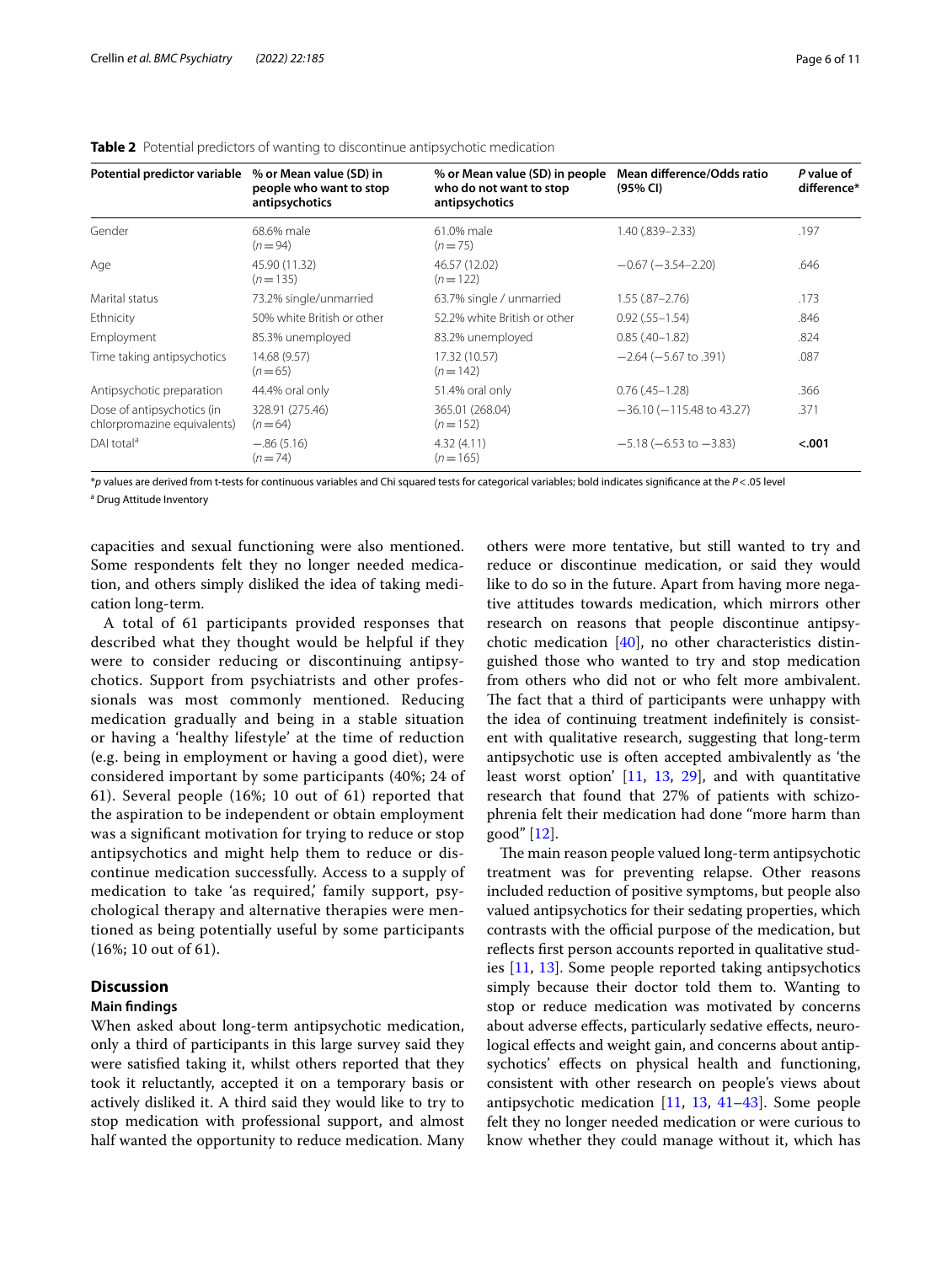<span id="page-6-0"></span>**Table 3** Content analysis of participant views about taking antipsychotics on a long-term basis, and attitudes towards reducing or stopping

| Category                                                                                               | N(%) <sup>a</sup> | <b>Example or quotes</b>                                                                                                                                                                                                  |
|--------------------------------------------------------------------------------------------------------|-------------------|---------------------------------------------------------------------------------------------------------------------------------------------------------------------------------------------------------------------------|
| Reasons for valuing or accepting long-term antipsychotic medication ( $n = 132$ )                      |                   |                                                                                                                                                                                                                           |
| Wanting to avoid relapse                                                                               |                   | 93 (70%) "I relapse much less when I'm on it, so in that sense I'm happy to take<br>it"                                                                                                                                   |
| General feelings of stability or improvement                                                           | 48 (36%)          | "Helps me stay on an even keel"                                                                                                                                                                                           |
| Doctor tells me to take them                                                                           | 32 (24%)          | "I have to take it because I'm told by my doctors, I have to listen to<br>them. I know that"                                                                                                                              |
| Positive symptom reduction                                                                             | 20 (15%)          | "The voices are much worse when I don't take the medication"                                                                                                                                                              |
| Sedative and calming effects                                                                           | 21 (16%)          | "Medication keeps me calm and out of trouble"                                                                                                                                                                             |
| Indifference, passivity, uncertainty, ambivalence                                                      | 18 (14%)          | "I know that I have to take it, it kind of, doesn't mean nothing no more,<br>y'know  I just take it"                                                                                                                      |
| Other symptom reduction (including depression, agitation,<br>suicidal ideation)                        | 16 (12%)          | "My antipsychotic medication is the reason why I'm alive, because I've<br>had suicidal thoughts before"                                                                                                                   |
| Improved functioning                                                                                   | 11 (8%)           | "I'm just pleased to be able to function, do normal things"                                                                                                                                                               |
| Other reasons                                                                                          |                   | 13 (10%) E.g. to please family members, habit, to receive welfare benefits, to<br>"not feel different"                                                                                                                    |
| Concerns about long term use of antipsychotics and reasons for wanting to reduce or stop ( $n = 121$ ) |                   |                                                                                                                                                                                                                           |
| Unspecified adverse effects                                                                            |                   | 40 (33%) "Side effects are the main problem  the more you take them, the<br>more you get the side effects"                                                                                                                |
| Sedative effects                                                                                       | 36 (30%)          | "I feel so relentlessly tired and can't get out of bed like everyone else"                                                                                                                                                |
| Weight gain                                                                                            |                   | 33 (27%) "Olanzapine made me put on a huge amount of weight, 3 stones in<br>3 months without really changing anything"                                                                                                    |
| Neurological effects                                                                                   | 31 (26%)          | "Makes me weaker, takes my power away. Can't do as much as I used<br>to, in the gym and things"                                                                                                                           |
| Concern about long term health effects                                                                 | 25 (21%)          | "I am scared of the unseen damage that it may do to my makings<br>my chemistry  my makings"                                                                                                                               |
| Impact on functioning                                                                                  | 20 (17%)          | "I seem to function better when I'm not on tablets if I wasn't on the<br>tablets I'd hear more voices, but I had a job, I'd cook, clean, have my<br>own place, when I'm on the tablets I don't seem to be doing anything" |
| Dislike the idea of taking long term medication                                                        | 20 (17%)          | "The idea of having to take drugs just to not go crazy doesn't sit well<br>with me, it makes me feel like I'm not capable of handling life"                                                                               |
| Cognitive and emotional side effects                                                                   | 15 (12%)          | "Lose your feelings, like you're a dead person. Want to feel life a bit<br>more"                                                                                                                                          |
| Doubtful of need for medication                                                                        | 13 (11%)          | "I really want to come off it now, because I feel that I am well"                                                                                                                                                         |
| Sexual dysfunction                                                                                     | 6(5%)             | "I don't have interest in sex"                                                                                                                                                                                            |
| Other adverse effects                                                                                  | 5(4%)             | "Sometimes I don't like it, sometimes it makes me feel a bit bloated<br>and sometimes I get a funny taste in my mouth"                                                                                                    |
| Other reasons                                                                                          | 14 (12%)          | E.g. Dislike of injections, embarrassment, fear of addiction, inconven-<br>ience, doesn't resolve symptoms, wanting a 'holistic approach'                                                                                 |
| Factors that might facilitate antipsychotic reduction or discontinuation ( $n = 61$ )                  |                   |                                                                                                                                                                                                                           |
| Support from psychiatrists, other healthcare professionals and<br>services                             |                   | 29 (48%) "I believe that true collaborative work with the medication staff and<br>myself about reducing my antipsychotic medication is the best way<br>for me to go"                                                      |
| Gradual reduction                                                                                      | 15 (25%)          | "Not too quick, I don't think you should drop it too quick. Maybe<br>slowly do it"                                                                                                                                        |
| Wanting to be independent                                                                              | 10 (16%)          | "If I did that [discontinued medication] I'd be on the road to much<br>more independence"                                                                                                                                 |
| Stable circumstances and healthy lifestyle (e.g. employment,<br>career, diet)                          | 9(15%)            | "I'd need a healthy lifestyle [to reduce]"                                                                                                                                                                                |
| Other                                                                                                  | 10 (16%)          | E.g. as required medication, family support, alternative therapies<br>('natural remedies'), therapy or counselling.                                                                                                       |

<sup>a</sup> Responses categories are not mutually exclusive so %'s do not add up to 100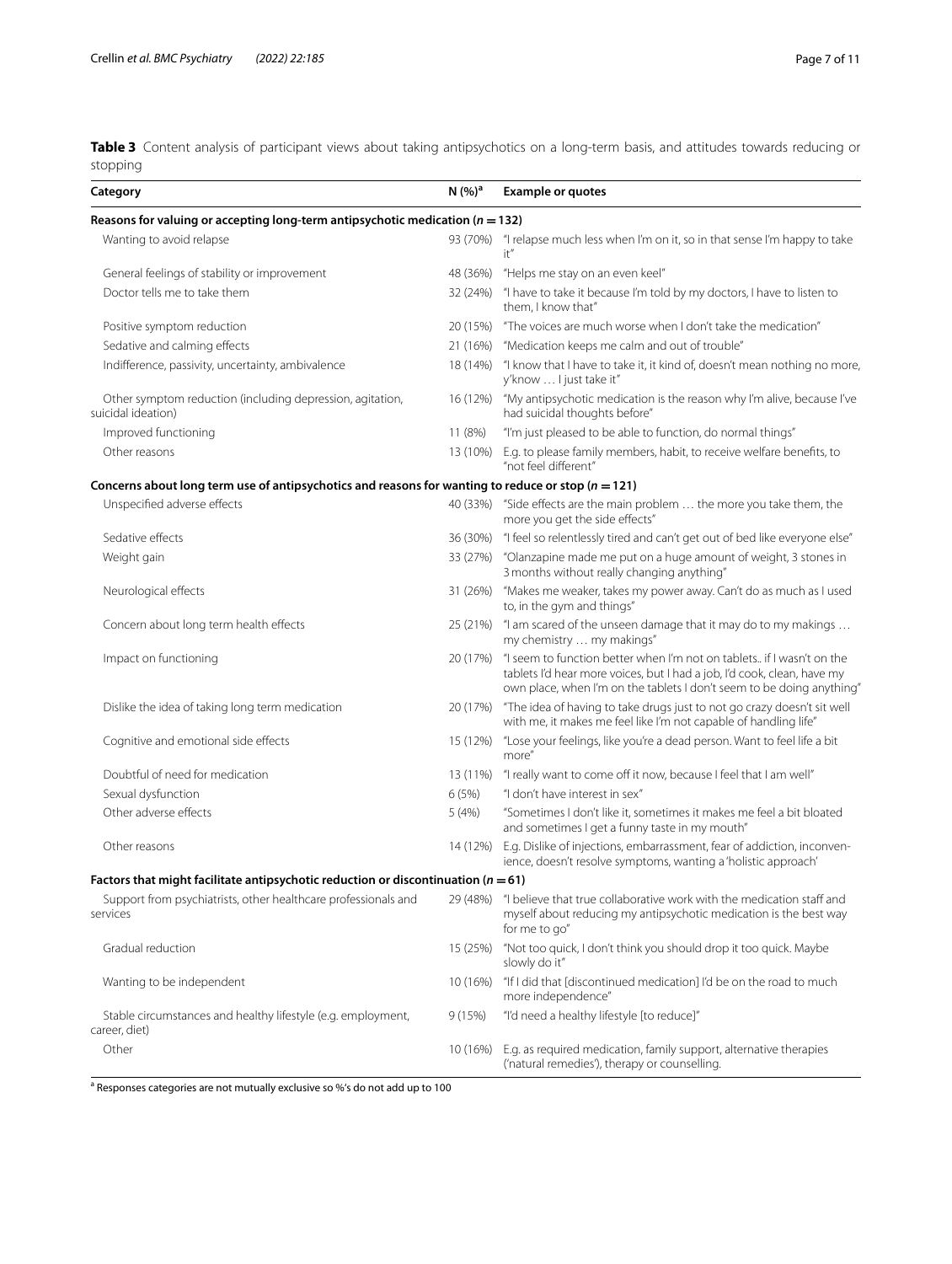also been found in research on reasons for non-adherence [\[41](#page-9-27), [44](#page-9-29)]. Support from healthcare professionals was identifed as being helpful in attempting to reduce or discontinue antipsychotic medication, as was gradual reduction (cited by 25% of patients). This coincides with recent literature on the importance of gradual tapering when reducing or stopping antipsychotic medication to minimise the risk of relapse [[45\]](#page-9-30). Wanting to be independent was regarded as an important motivation for trying to reduce or stop medication.

## **Strengths and limitations**

With 269 participants, the current study is the largest survey of what people think about continuing or discontinuing antipsychotic medication. The sample was recruited from clinical services, but responses are not necessarily generalizable to the general population of patients who fulfil the eligibility criteria. Although we attempted to make selection as systematic as possible by screening clinical caseloads, inevitably clinical staff influenced who was put forward. This is also likely since the study was linked to a future randomised trial of antipsychotic reduction. People who consent to take part in research may be more adherent and accepting of treatment than other patients [[46](#page-10-0)]; on the other hand, the current study may have appealed to people with more negative views about taking antipsychotic medication. Although not all interviewers were connected to the planned trial, some were, and hence were likely to be committed to the principle that antipsychotic reduction is a viable treatment option. This may have influenced the manner in which questions were presented.

People with long histories of medication use and service contact made up the majority of the sample, which may also have biased responses towards more acceptance of medication. This might also account for the relatively high proportion of patients taking frst generation antipsychotics within this study. Therefore, we are not able to produce estimates of the overall rates of diferent attitudes among our target population, and people with shorter histories are particularly under-represented. The analysis of associations with wanting to discontinue medication could potentially have involved many explanatory variables and been subject to false positive fndings. However, the negative association between wanting to discontinue and general attitudes towards antipsychotics is highly plausible.

Content analysis allows a large amount of qualitative data to be converted into numerical form, but categorisation of responses inevitably obscures some of the nuances and complexity of the original responses and does not provide the depth of thematic analysis.

#### **Interpretation and implications**

Qualitative research shows how people who take antipsychotics engage in a sophisticated process of weighing up the pros and cons of treatment based on a variety of considerations including how the drugs infuence symptoms and their impact on quality of life and ability to function [[13,](#page-9-0) [29](#page-9-14)]. In line with previous studies [[29](#page-9-14)], our results suggest that many people take antipsychotic medication reluctantly either because they fear the consequences of stopping or because they accept what their doctor tells them to do. Although the majority do not actively want to change their treatment, a signifcant minority would like the opportunity to try and reduce or discontinue antipsychotic medication with professional support. They are often motivated by the experience of adverse efects and reasonable concerns about their physical health. Yet, as other research indicates, patients often report that they lack the opportunity to make collaborative decisions about taking antipsychotic medication, and support to try to reduce or discontinue this medication is rarely available [\[28](#page-9-13), [29](#page-9-14)]. Clinicians can be reluctant to help people reduce or discontinue antipsychotic medication because they are focused on risk, and lack training and official guidance on how best to do this  $[47]$  $[47]$ . This is a concern since patients may sense this reluctance, and may reduce or stop medication without sharing this with their psychiatrists  $[28]$  $[28]$ . If done abruptly, this may increase the risk of relapse and signifcant withdrawal efects [[14](#page-9-1), [33\]](#page-9-18).

Mental health services need to support informed decision-making and patient choice, and to this end services should provide support for patients who wish to try to reduce or discontinue antipsychotics. However, there is a need for guidance on the best approach; current evidence suggests any reduction should be gradual and individualised to each patient to minimize risk of relapse [\[45,](#page-9-30) [48](#page-10-2)]. Routine discussions with long-term patients may reveal people who are dissatisfed with their current treatment for a variety of understandable reasons that are important to explore. Some people who stop medication abruptly and potentially dangerously on their own might cooperate with a planned strategy of supervised reduction conducted in collaboration with their psychiatrist. Yet other patients may wish to switch to a diferent medication to lessen the impact of specific adverse effects [\[49\]](#page-10-3).

Further research is required to clarify what patients want and how it might best be offered within mental health services. More research is required on people who have a shorter history, and qualitative work could help to explore patient attitudes in more depth including across diferent sub-groups (e.g. ethnicity). Identifying the best ways to support people who wish to discontinue antipsychotics is important to alleviate the risks involved.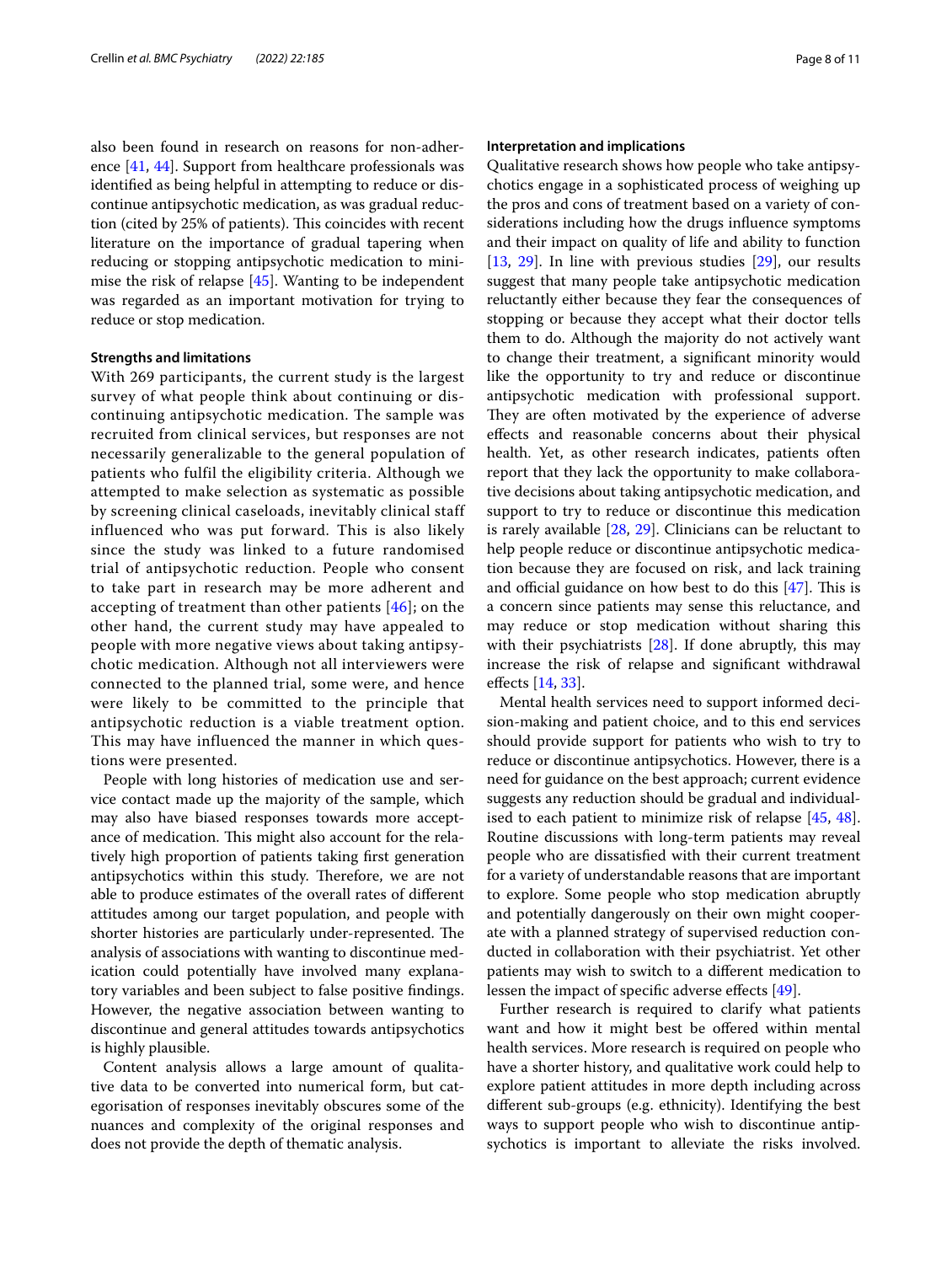Previous studies of services or novel interventions that aim to minimise antipsychotic use, or encourage greater user choice about medication may provide pointers towards interventions that are evidenced-based and helpful when people are reducing and stopping medication  $[50-52]$  $[50-52]$  $[50-52]$ .

## **Conclusion**

Many patients diagnosed with schizophrenia or related disorders from community mental health services are unhappy about the idea of taking medication on a continuing or life-long basis, and would like to try reducing or discontinuing their medication at some point. Professional support was identifed as important in achieving this. Guidance on how to support people to make informed decisions about long-term antipsychotic treatment, and to reduce or discontinue if they wish, would increase the options that are available to patients who are taking long-term antipsychotics.

#### **Abbreviations**

DAI: Drug Attitude Inventory; LEAP: Lived Experience Advisory Panel; NIHR: National Institute for Health Research; RADAR: Research into Antipsychotic Discontinuation and Reduction; SPSS: Statistical Package for Social Sciences.

#### **Supplementary Information**

The online version contains supplementary material available at [https://doi.](https://doi.org/10.1186/s12888-022-03822-5) [org/10.1186/s12888-022-03822-5](https://doi.org/10.1186/s12888-022-03822-5).

<span id="page-8-6"></span>**Additional fle 1.** Questionnaire contents.

#### **Acknowledgements**

This research was sponsored by North East London NHS Foundation Trust. The Research into Antipsychotic Discontinuation and Reduction (RADAR) research team acknowledges the support of the National Institute for Health Research Clinical Research Network, and Priment Clinical Trials Unit. The research team also thank the RADAR Lived Experience Advisory Panel (LEAP) for their support. The authors would also like to thank Zoe Haime, Georgina Buswell for their help with some of the analysis, and Éanna Hanratty for his support with data collection.

#### **Authors' contributions**

JM and SP developed the original concept for this study and drafted the protocol. All authors contributed to the design and methodology. NC provided study oversight. RC and ML collected the study data. NC, JT, JM, RC, ML, LG, JS and RF were involved with the analysis. NF provided oversight and guidance on the statistical analyses. NC and JM drafted the manuscript, and edited subsequent drafts. All authors reviewed and commented on drafts of the paper and approved the fnal manuscript version.

#### **Funding**

This article presents independent research funded by the United Kingdom's National Institute for Health Research (NIHR) (project number: RP-PG-0514- 20004). The views expressed are those of the authors and not necessarily those of the National Health Service, the NIHR or the Department of Health.

#### **Availability of data and materials**

The data that support the fndings of this study are not publicly available due to confdentiality reasons and data protection regulations, but are available from the corresponding author, NC, upon reasonable request.

#### **Declarations**

#### **Ethics approval and consent to participate**

All procedures contributing to this work comply with the ethical standards of the relevant national and institutional committees on human experimentation and with the Helsinki Declaration of 1975, as revised in 2008. Informed consent was obtained from all participants. Ethical approval was provided by the East of Scotland Research Ethics Service (Research Ethics Committee reference: 15/ES/0163).

#### **Consent for publication**

Not relevant as no details, images, or videos relating to an individual person were published in this paper.

#### **Competing interests**

GL has received funds in the course of acting as an expert witness in a case involving antidepressant withdrawal symptoms. No other authors have anything to declare.

#### **Author details**

<sup>1</sup> Research & Development Department, Goodmayes Hospital, North East London NHS Foundation Trust, Essex IG3 8XJ, UK.<sup>2</sup> Division of Psychiatry, University College London, London W1T 7NF, UK.<sup>3</sup> Unit for Social and Community Psychiatry, Queen Mary University of London, London E1 4NS, UK. <sup>4</sup>Institute of Clinical Trials and Methodology, University College London, London WC1V 6LJ, UK.<sup>5</sup> School of Pharmacy, University College London, London WC1N 1AX, UK. <sup>6</sup>The McPin Foundation, London SE1 4YR, UK. <sup>7</sup>Independent consultant, London, UK. <sup>8</sup>University of Greenwich, Faculty of Education, Health and Human Sciences, London SE10 9LS, UK. <sup>9</sup> East London NHS Foundation Trust, Newham Centre for Mental Health, London E13 8SP, UK. <sup>10</sup>Faculty of Medical Sciences, University College London, London, UK.<sup>11</sup>Barnet Enfield Haringey Mental Health NHS Trust, London, UK.

#### Received: 13 November 2021 Accepted: 22 February 2022 Published online: 15 March 2022

#### **References**

- <span id="page-8-0"></span>1. Lehman AF, Lieberman JA, Dixon LB, McGlashan TH, Miller AL, Perkins DO, et al. Practice guideline for the treatment of patients with schizophrenia, second edition. Am J Psychiatry. 2004;161(2):1-56.
- 2. National Institute for Health and Care Excellence (NICE). Psychosis and schizophrenia in adults: treatment and management. London: NICE; 2014.
- 3. Keepers GA, Fochtmann LJ, Anzia JM, Benjamin S, Lyness JM, Mojtabai R, et al. The American Psychiatric Association practice guideline for the treatment of patients with schizophrenia. Am J Psychiatry. 2020;177(9):868–72.
- <span id="page-8-1"></span>4. Shimomura Y, Kikuchi Y, Suzuki T, Uchida H, Mimura M, Takeuchi H. Antipsychotic treatment in the maintenance phase of schizophrenia: an updated systematic review of the guidelines and algorithms. Schizophr Res. 2020;215:8–16. [https://doi.org/10.1016/j.schres.2019.09.013.](https://doi.org/10.1016/j.schres.2019.09.013)
- <span id="page-8-2"></span>5. Leucht S, Leucht C, Huhn M, Chaimani A, Mavridis D, Helfer B, et al. Sixty years of placebo-controlled antipsychotic drug trials in acute schizophrenia: systematic review, Bayesian Meta-analysis, and Meta-regression of efficacy predictors. Am J Psychiatry. 2017;174(10):927-42. [https://doi.org/](https://doi.org/10.1176/appi.ajp.2017.16121358) [10.1176/appi.ajp.2017.16121358.](https://doi.org/10.1176/appi.ajp.2017.16121358)
- <span id="page-8-3"></span>6. Leucht S, Tardy M, Komossa K, Heres S, Kissling W, Davis JM. Maintenance treatment with antipsychotic drugs for schizophrenia. Cochrane Database Syst Rev. 2012;16(5). [https://doi.org/10.1002/14651858.CD008016.](https://doi.org/10.1002/14651858.CD008016.pub2) [pub2.](https://doi.org/10.1002/14651858.CD008016.pub2)
- <span id="page-8-4"></span>7. Zipursky RB, Odejayi G, Agid O, Remington G. You say "schizophrenia" and I say "psychosis": just tell me when I can come off this medication. Schizophr Res. 2020;225:39–46. [https://doi.org/10.1016/j.schres.2020.02.](https://doi.org/10.1016/j.schres.2020.02.009) [009.](https://doi.org/10.1016/j.schres.2020.02.009)
- <span id="page-8-5"></span>8. Buckley NA, Sanders P. Cardiovascular adverse effects of antipsychotic drugs. Drug Saf. 2000;23:215–28. [https://doi.org/10.2165/00002018-](https://doi.org/10.2165/00002018-200023030-00004) [200023030-00004](https://doi.org/10.2165/00002018-200023030-00004).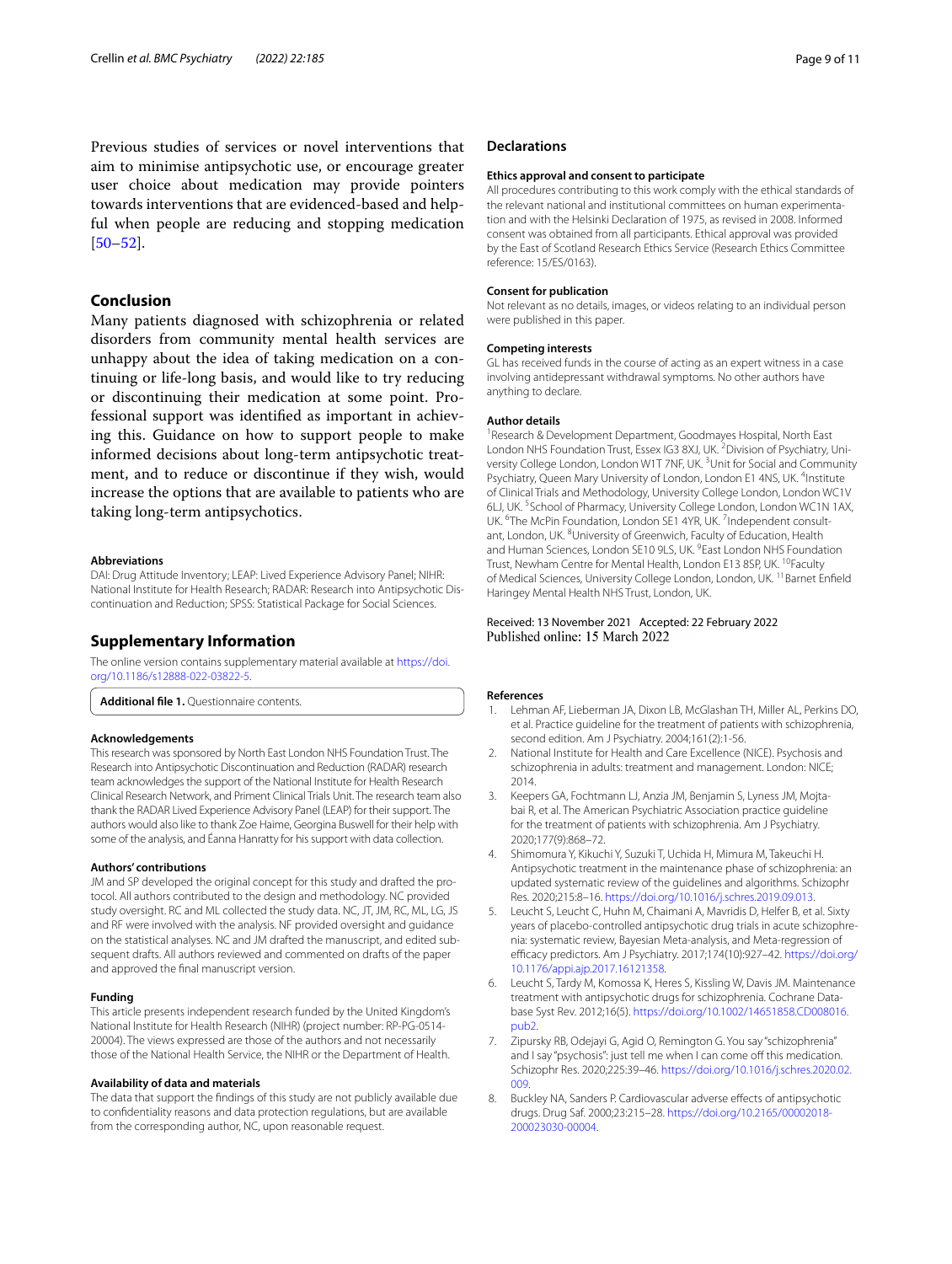- 9. Moncrieff J, Cohen D, Mason JP. The subjective experience of taking antipsychotic medication: a content analysis of internet data. Acta Psychiatr Scand. 2009;120:102–11. [https://doi.org/10.1111/j.1600-0447.](https://doi.org/10.1111/j.1600-0447.2009.01356.x) [2009.01356.x.](https://doi.org/10.1111/j.1600-0447.2009.01356.x)
- 10. Rajkumar AP, Horsdal HT, Wimberley T, Cohen D, Mors O, Borglum AD, et al. Endogenous and antipsychotic-related risks for diabetes mellitus in young people with schizophrenia: a Danish population-based cohort study. Am J Psychiatr. 2017;174(7):686–94. [https://doi.org/10.](https://doi.org/10.1176/appi.ajp.2016.16040442) [1176/appi.ajp.2016.16040442.](https://doi.org/10.1176/appi.ajp.2016.16040442)
- <span id="page-9-11"></span>11. Bjornestad J, Lavik KO, Davidson L, Hjeltnes A, Moltu C, Veseth M. Antipsychotic treatment – a systematic literature review and metaanalysis of qualitative studies. J Ment Health. 2019:1–11. [https://doi.](https://doi.org/10.1080/09638237.2019.1581352) [org/10.1080/09638237.2019.1581352](https://doi.org/10.1080/09638237.2019.1581352).
- <span id="page-9-26"></span>12. Doane MJ, Sajatovic M, Weiden PJ, O'sullivan AK, Maher S, Bjorner JB, et al. Antipsychotic treatment experiences of people with schizophrenia: patient perspectives from an online survey. Patient Prefer Adherence. 2020;14:2043. [https://doi.org/10.2147/ppa.s270020.](https://doi.org/10.2147/ppa.s270020)
- <span id="page-9-0"></span>13. Thompson J, Stansfeld JL, Cooper RE, Morant N, Crellin NE, Moncrieff J. Experiences of taking neuroleptic medication and impacts on symptoms, sense of self and agency: a systematic review and thematic synthesis of qualitative data. Soc Psychiatry Psychiatr Epidemiol. 2020;55(2):151–64. [https://doi.org/10.1007/s00127-019-01819-2.](https://doi.org/10.1007/s00127-019-01819-2)
- <span id="page-9-1"></span>14. Viguera A, Baldessarini R, Hegarty J, van Kammen D, Tohen M. Clinical risk following abrupt and gradual withdrawal of maintenance neuroleptic treatment. Arch Gen Psychiatry. 1997;54:49–55. [https://doi.org/](https://doi.org/10.1001/archpsyc.1997.01830130055011) [10.1001/archpsyc.1997.01830130055011](https://doi.org/10.1001/archpsyc.1997.01830130055011).
- 15. Osborn DPJ, Levy G, Nazareth I, Petersen I, Islam A, King MB. Relative risk of cardiovascular and Cancer mortality in people with severe mental illness from the United Kingdom's general practice research database. Arch Gen Psychiatry. 2007;64:9.
- 16. Cerovecki A, Musil R, Klimke A, Seemüller F, Haen E, Schennach R, et al. Withdrawal symptoms and rebound syndromes associated with switching and discontinuing atypical antipsychotics: theoretical background and practical recommendations. CNS Drugs. 2013;27(7):545– 72. [https://doi.org/10.1007/s40263-013-0079-5.](https://doi.org/10.1007/s40263-013-0079-5)
- <span id="page-9-2"></span>17. Moncrieff J. Antipsychotic maintenance treatment: time to rethink? PLoS Med. 2015;12:e1001861. [https://doi.org/10.1371/journal.pmed.](https://doi.org/10.1371/journal.pmed.1001861) [1001861](https://doi.org/10.1371/journal.pmed.1001861).
- <span id="page-9-3"></span>18. Tiihonen J, Tanskanen A, Taipale H. 20-year Nationwide follow-up study on discontinuation of antipsychotic treatment in frst-episode schizophrenia. Am J Psychiatry. 2018;175(8):765–73. [https://doi.org/10.1176/](https://doi.org/10.1176/appi.ajp.2018.17091001) [appi.ajp.2018.17091001](https://doi.org/10.1176/appi.ajp.2018.17091001).
- <span id="page-9-4"></span>19. Harrow M, Jobe TH, Faull RN. Does treatment of schizophrenia with antipsychotic medications eliminate or reduce psychosis? A 20-year multi-follow-up study. Psychol Med. 2014;44(14):3007–16. [https://doi.](https://doi.org/10.1017/S0033291714000610) [org/10.1017/S0033291714000610.](https://doi.org/10.1017/S0033291714000610)
- 20. Moilanen JM, Haapea M, Jääskeläinen E, Veijola JM, Isohanni MK, Koponen HJ, et al. Long-term antipsychotic use and its association with outcomes in schizophrenia – the northern Finland birth cohort 1966. Eur Psychiatry. 2016;36:7–14. [https://doi.org/10.1016/j.eurpsy.](https://doi.org/10.1016/j.eurpsy.2016.03.002) [2016.03.002](https://doi.org/10.1016/j.eurpsy.2016.03.002).
- <span id="page-9-5"></span>21. Wils RS, Gotfredsen DR, Hjorthøj C, Austin SF, Albert N, Secher RG, et al. Antipsychotic medication and remission of psychotic symptoms 10 years after a frst-episode psychosis. Schizophr Res. 2017;182:42–8. [https://doi.](https://doi.org/10.1016/j.schres.2016.10.030) [org/10.1016/j.schres.2016.10.030.](https://doi.org/10.1016/j.schres.2016.10.030)
- <span id="page-9-6"></span>22. Wunderink L, Nieboer RM, Wiersma D, Sytema S, Nienhuis FJ. Recovery in remitted frst-episode psychosis at 7 years of follow-up of an early dose reduction/discontinuation or maintenance treatment strategy: long-term follow-up of a 2-year randomized clinical trial. JAMA Psychiatry. 2013;70:913.<https://doi.org/10.1001/jamapsychiatry.2013.19>.
- <span id="page-9-7"></span>23. Hui CLM, Honer WG, Lee EHM, Chang WC, Chan SKW, Chen ESM, et al. Long-term efects of discontinuation from antipsychotic maintenance following frst-episode schizophrenia and related disorders: a 10 year follow-up of a randomised, double-blind trial. Lancet Psychiatry. 2018;5:432–42. [https://doi.org/10.1016/S2215-0366\(18\)30090-7.](https://doi.org/10.1016/S2215-0366(18)30090-7)
- <span id="page-9-8"></span>24. Zipursky RB, Agid O, Remington G. Improving outcomes in schizophrenia by preventing early relapses. Lancet Psychiatry. 2018;5(5):384–6. [https://](https://doi.org/10.1016/S2215-0366(18)30124-X) [doi.org/10.1016/S2215-0366\(18\)30124-X](https://doi.org/10.1016/S2215-0366(18)30124-X).
- <span id="page-9-9"></span>25. Moncrieff J, Steingard S. A critical analysis of recent data on the long-term outcome of antipsychotic treatment. Psychol Med. 2019;19:1–4. [https://](https://doi.org/10.1017/S0033291718003811) [doi.org/10.1017/S0033291718003811](https://doi.org/10.1017/S0033291718003811).
- <span id="page-9-10"></span>26. Luykx JJ, Tiihonen J. Antipsychotic discontinuation: mind the patient and the real-world evidence. Lancet Psychiatry. 2021;8(7):555-7. [https://doi.](https://doi.org/10.1016/S2215-0366(21)00159-0) [org/10.1016/S2215-0366\(21\)00159-0.](https://doi.org/10.1016/S2215-0366(21)00159-0)
- <span id="page-9-12"></span>27. Angermeyer MC, Löffler W, Müller P, Schulze B, Priebe S. Patients' and relatives' assessment of clozapine treatment. Psychol Med. 2001;31:509–17. [https://doi.org/10.1017/S0033291701003749.](https://doi.org/10.1017/S0033291701003749)
- <span id="page-9-13"></span>28. Geyt GL, Awenat Y, Tai S, Haddock G. Personal accounts of discontinuing neuroleptic medication for psychosis. Qual Health Res. 2017;27:559–72. <https://doi.org/10.1177/1049732316634047>.
- <span id="page-9-14"></span>29. Morant N, Azam K, Johnson S, Moncrieff J. The least worst option: user experiences of antipsychotic medication and lack of involvement in medication decisions in a UK community sample. J Ment Health. 2018;27:322–8. [https://doi.org/10.1080/09638237.2017.1370637.](https://doi.org/10.1080/09638237.2017.1370637)
- <span id="page-9-15"></span>30. Lacro JP, Dunn LB, Dolder CR, Leckband SG, Jeste DV. Prevalence of and risk factors for medication nonadherence in patients with schizophrenia: a comprehensive review of recent literature. J Clin Psychiatry. 2002;63(10):892–909.
- <span id="page-9-16"></span>31. Valenstein M, Ganoczy D, McCarthy JF, Myra Kim H, Lee TA, Blow FC. Antipsychotic adherence over time among patients receiving treatment for schizophrenia: a retrospective review. J Clin Psychiatry. 2006;67(10):1542–50. [https://doi.org/10.4088/jcp.v67n1008.](https://doi.org/10.4088/jcp.v67n1008)
- <span id="page-9-17"></span>32. Haddad PM, Brain C, Scott J. Nonadherence with antipsychotic medication in schizophrenia: challenges and management strategies. Patient Relat Outcome Meas. 2014;23(5):43–62. [https://doi.org/10.2147/PROM.S42735.](https://doi.org/10.2147/PROM.S42735)
- <span id="page-9-18"></span>33. Moncrieff J. Does antipsychotic withdrawal provoke psychosis? Review of the literature on rapid onset psychosis (supersensitivity psychosis) and withdrawal-related relapse. Acta Psychiatr Scand. 2006;114(1):3–13. [https://doi.org/10.1111/j.1600-0447.2006.00787.x.](https://doi.org/10.1111/j.1600-0447.2006.00787.x)
- <span id="page-9-19"></span>34. Chouinard G, Samaha AN, Chouinard VA, Peretti CS, Kanahara N, Takase M, et al. Antipsychotic-induced dopamine Supersensitivity psychosis: pharmacology, criteria, and therapy. Psychother Psychosom. 2017;86(4):189– 219. <https://doi.org/10.1159/000477313>.
- <span id="page-9-20"></span>35. Moncrieff J, Lewis G, Freemantle N, Johnson S, Barnes TRE, Morant N, et al. Randomised controlled trial of gradual antipsychotic reduction and discontinuation in people with schizophrenia and related disorders: the RADAR trial (research into antipsychotic discontinuation and reduction). BMJ Open. 2019;9:e030912. [https://doi.org/10.1136/bmjop](https://doi.org/10.1136/bmjopen-2019-030912) [en-2019-030912](https://doi.org/10.1136/bmjopen-2019-030912).
- <span id="page-9-21"></span>36. Hogan TP, Awad AG, Eastwood R. A self-report scale predictive of drug compliance in schizophrenics: reliability and discriminative validity. Psychol Med. 1983;13:177–83.<https://doi.org/10.1017/S0033291700050182>.
- <span id="page-9-22"></span>37. Corp IBM. IBM SPSS statistics for Macintosh. Armonk: IBM Corp; 2017.
- <span id="page-9-23"></span>38. Downe-Wambolt B. Content analysis: method, applications and issues. Health Care Women Int. 1992;13:313–21. [https://doi.org/10.1080/07399](https://doi.org/10.1080/07399339209516006) [339209516006.](https://doi.org/10.1080/07399339209516006)
- <span id="page-9-24"></span>39. Hsieh H-F, Shannon SE. Three approaches to qualitative content analysis. Qual Health Res. 2015:1277–88. [https://doi.org/10.1177/1049732305](https://doi.org/10.1177/1049732305276687) [276687.](https://doi.org/10.1177/1049732305276687)
- <span id="page-9-25"></span>40. Velligan DI, Roberts DL, Sierra C, Fredrick MM, Roach MJ. What patients with severe mental illness transitioning from hospital to community have to say about care and shared decision-making. Issues Ment Health Nurs. 2016;37(6):400–5.<https://doi.org/10.3109/01612840.2015.1132289>.
- <span id="page-9-27"></span>41. Jónsdóttir H, Friis S, Horne R, Pettersen KI, Reikvam Å, Andreassen OA. Beliefs about medications: measurement and relationship to adherence in patients with severe mental disorders. Acta Psychiatr Scand. 2009;119:78–84. [https://doi.org/10.1111/j.1600-0447.2008.01279.x.](https://doi.org/10.1111/j.1600-0447.2008.01279.x)
- 42. Bessonova L, Velligan DI, Weiden PJ, O'Sullivan AK, Yarlas A, Bayliss M. Antipsychotic treatment experiences of people with bipolar I disorder: patient perspectives from an online survey. BMC Psychiatry. 2020;20(1):1– 2.<https://doi.org/10.1186/s12888-020-02767-x>.
- <span id="page-9-28"></span>43. Doane MJ, Sajatovic M, Weiden PJ, O'sullivan AK, Maher S, Bjorner JB, et al. Antipsychotic treatment experiences of people with schizophrenia: patient perspectives from an online survey. Patient Prefer Adherence. 2020;14:2043. <https://doi.org/10.2147/ppa.s270020>.
- <span id="page-9-29"></span>44. Clatworthy J, Bowskill R, Parham R, Rank T, Scott J, Horne R. Understanding medication non-adherence in bipolar disorders using a necessityconcerns framework. J Afect Disord. 2009;116:51–5. [https://doi.org/10.](https://doi.org/10.1016/j.jad.2008.11.004) [1016/j.jad.2008.11.004.](https://doi.org/10.1016/j.jad.2008.11.004)
- <span id="page-9-30"></span>45. Horowitz MA, Jauhar S, Natesan S, Murray RM, Taylor D. A method for tapering antipsychotic treatment that may minimize the risk of relapse. Schizophr Bull. 2021;47(4):1116–29.<https://doi.org/10.1093/schbul/sbab017>.